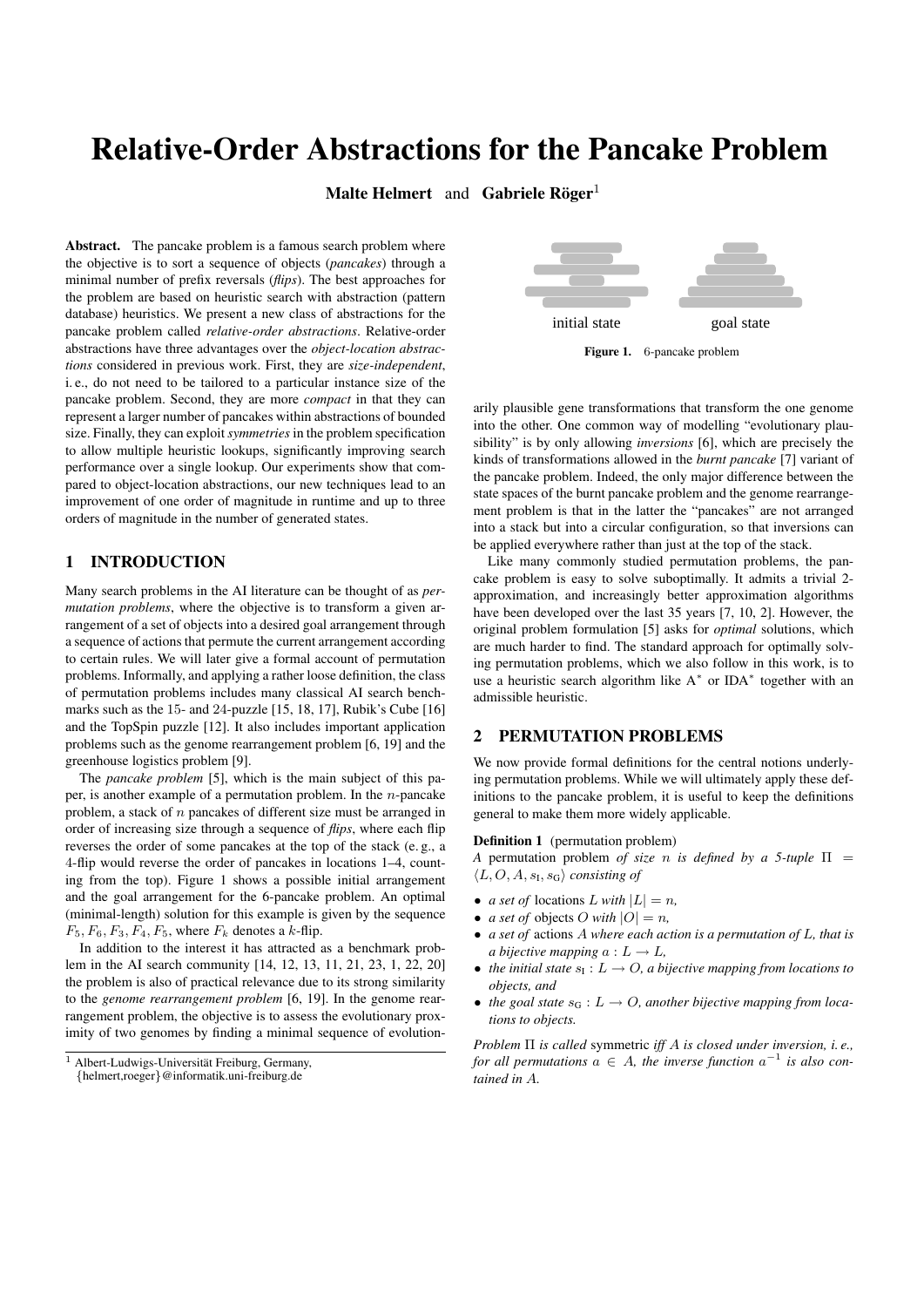Our definition is rather narrow in requiring that all objects are distinguishable and that there is a unique goal state. Both restrictions can be lifted without affecting much of our discussion. The main reason to postulate these requirements, along with symmetry, is that they are important for the use of so-called *dual heuristic lookups* [22].

As the definition shows, we define states of permutation problems as mappings from locations to objects, indicating which object is contained at which location. For example, if we number the six locations in Fig. 1 from top to bottom as  $l_1, \ldots, l_6$  and the six pancakes in increasing size as  $o_1, \ldots, o_6$ , then the figure depicts the state  $\{l_1 \mapsto o_3, l_2 \mapsto o_2, l_3 \mapsto o_5, l_4 \mapsto o_1, l_5 \mapsto o_6, l_6 \mapsto o_4\}.$ 

We represent actions in such a way that  $a(l_{\text{to}}) = l_{\text{from}}$  means that the object at location  $l_{from}$  in the state where  $a$  is applied moves to location  $l_{\text{to}}$  in the resulting state. Defining actions in this way, rather than the opposite way, is convenient because it means that the effect of applying an action  $\alpha$  on a state  $s$  can be expressed as a simple function composition:  $app_a(s) := s \circ a$ .

To define formal semantics for permutation problems and to give a precise definition of abstractions in the next section, we need to define the state space of a permutation problem.

Definition 2 (state space of a permutation problem)

Let  $\Pi = \langle L, O, A, s_{\text{I}}, s_{\text{G}} \rangle$  *be a permutation problem. The* state space *of*  $\Pi$  *is the labeled directed graph*  $\mathcal{S}(\Pi) = \langle S, A, T \rangle$  *where* 

- *the vertices are the set of states*  $S = \{s \mid s : L \to O, s \text{ bijective}\},\$
- *the edge labels are the actions* A *of* Π*, and*
- *the (directed) labeled edges are the transitions*  $T = \{ \langle s, a, s \circ a \rangle | \}$  $s \in S, a \in A$ <sup>}</sup>.

The algorithmic problem we want to solve is that of determining, given a permutation problem  $\Pi$ , whether the state space of  $\Pi$  contains a path from the initial state to the goal state, and if this is the case, to report the sequence of labels along a shortest such path. For the pancake problem in particular, which we define next, a solution always exists, so tree search algorithms like IDA<sup>\*</sup> can be used without taking special care to ensure termination on unsolvable inputs.

#### Definition 3 (pancake problem)

*A pancake problem of size n is a permutation problem*  $\langle L, O, A, s_1, \rangle$  $s_{\rm G}$  *where* 

• *the locations are*  $L = \{l_1, \ldots, l_n\}$ ,

- *the objects are the* pancakes  $O = \{o_1, \ldots, o_n\}$ ,
- *the actions are the flips*  ${F_2, \ldots, F_n}$ *, where*  $F_i : L \to L$  *is defined as*

$$
F_i(l_j) = \begin{cases} l_{i+1-j} & \text{if } j \le i \\ l_j & \text{otherwise} \end{cases}
$$

- $s<sub>I</sub>$  *is an arbitrary state*  $s: L \rightarrow O$ *, and*
- $s_G$  *is the* sorted state *given by*  $s_G(l_i) = o_i$  *for all*  $1 \le i \le n$ *.*

# 3 ABSTRACTIONS

A common method for defining admissible heuristics for search problems is to map the original state space into a smaller, homomorphic *abstract state space* and to estimate the distance from state s to the goal state  $s_G$  by the length of a shortest path from the abstract state corresponding to s to the abstract state corresponding to  $s<sub>G</sub>$ . If the abstract state space is sufficiently small, these estimates can be precomputed for all abstract states prior to search and saved in a lookup table. For the class of abstractions most commonly used in the search literature, these lookup tables are known as *pattern databases* (PDBs), and the corresponding heuristics are called pattern database heuristics [3]. Pattern database heuristics have two very convenient properties. First, the table lookup is very cheap, which allows evaluating the heuristic very quickly for a large number of states. Second, as long as the goal state remains fixed, a pattern database can be computed once and then reused for many instances of the same search problem. We now give a general definition of abstractions that subsumes the class of abstractions that underlie pattern databases. While our definitions are given in terms of permutation problems, we remark that they can equally well be applied to arbitrary search spaces.

### Definition 4 (abstraction)

Let Π be a permutation problem with goal state s<sub>G</sub> and state space  $\mathcal{S}(\Pi) = \langle S, A, T \rangle$ . An abstraction *of*  $\Pi$  *is a mapping*  $\alpha : S \to S'$ , where  $S'$  is an arbitrary set called the set of abstract states.

*The* abstract state space *induced by*  $\alpha$  *is defined as*  $\alpha(S(\Pi))$  =  $\langle S', A, T' \rangle$ , where  $T' = {\langle \langle \alpha(s_1), a, \alpha(s_2) \rangle \mid \langle s_1, a, s_2 \rangle \in T }$ *.* 

*The* abstraction heuristic *induced by*  $\alpha$  *is the function*  $h^{\alpha}$  :  $S \rightarrow$ N<sup>0</sup> ∪ {∞} *which maps each state* s ∈ S *to the length of a shortest path from*  $\alpha(s)$  *to*  $\alpha(s_G)$  *in the abstract state space.* 

It is not hard to prove that the heuristic  $h^{\alpha}$  is admissible and consistent for any abstraction  $\alpha$  [8]. Of course, the choice of abstraction influences the informativeness of the heuristic. In practice, there is usually a tradeoff between the time and memory resources required to construct an abstraction and evaluate  $h^{\alpha}$  on the one hand and the accuracy of the heuristic on the other hand.

It is often convenient to define abstractions in terms of an equivalence relation ∼ over states, where two states are mapped to the same abstract state iff they are equivalent under ∼.

#### Definition 5 (abstraction induced by equivalence relation)

*Let* S *be the set of states of a permutation problem, and let*  $\sim \subseteq S \times S$ *be an equivalence relation over* S*. The equivalence class for a given state is defined as*  $[s]_{\sim} := \{r \in S \mid s \sim r\}$ *. When the equivalence relation is clear from the context, we can write* [s] *instead of* [s]∼*.* 

*The* abstraction induced by  $\sim$  *is the function*  $h^{\sim}$  : *s*  $\mapsto$  [*s*]∼*.* 

## Object-Location Abstractions

The predominant approach for defining heuristics for permutation problems is to use so-called *domain abstractions* [20]. The most commonly used domain abstractions are *projections* based on a set of *distinguished objects*, which we will now introduce. We remark that more general domain abstractions exist [4], but we are not aware of any work that uses them in the context of permutation problems.

#### Definition 6 (object-location abstraction)

Let  $\Pi$  be a permutation problem with objects O, and let  $O' \subseteq O$ .

*The* object-location abstraction *for* O 0 *is defined by the following equivalence relation* ∼<sup>OL</sup>:

$$
s \sim_{O'}^{OL} r \iff \text{for all } o \in O' : s^{-1}(o) = r^{-1}(o)
$$

We call these abstractions *object-location abstractions* because they faithfully preserve the location of (certain) objects, unlike the abstractions we will consider later. In the case of the pancake problem, one intuitive interpretation of the object-location abstraction for a set of pancakes  $O'$  is that in the abstract state space, all pancakes that do not belong to the set  $O'$  are indistinguishable from each other. Otherwise, the abstract state space is the same as the real state space.

Figure 2 illustrates an object-location abstraction applied to the initial and goal states of Fig. 1. The distinguished objects are  $O' =$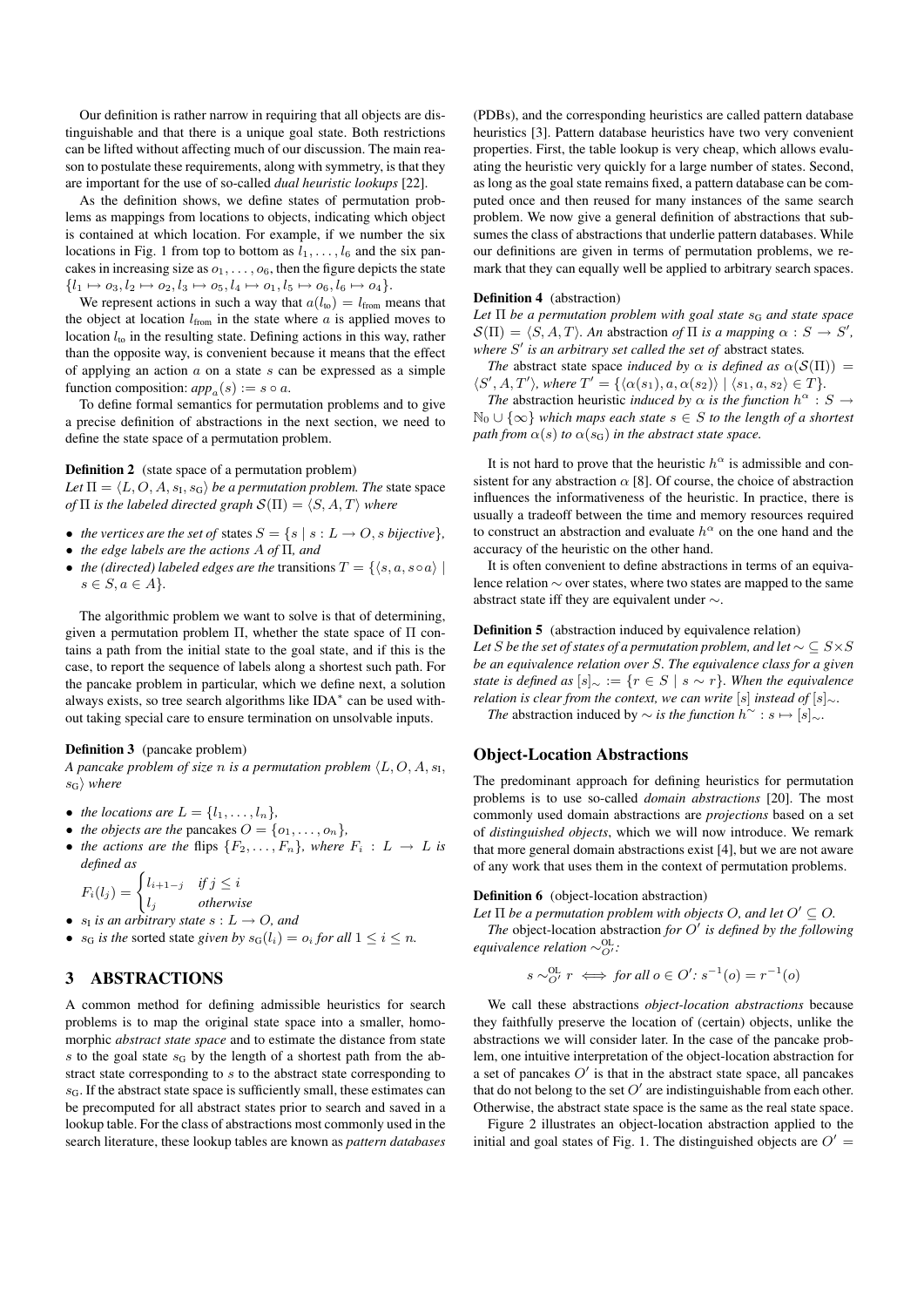

Figure 2. Abstract states of the 6-pancake problem in Figure 1 with object-location abstraction for  $O' = \{o_2, o_3, o_6\}$ 



Figure 3. Two states that are equivalent under the relative-order abstraction for  $O' = \{o_1, o_2, o_4, o_5, o_6\}$  but not under any nontrivial object-location abstraction

 ${o_2, o_3, o_6}$ . In this example, the abstraction provides a heuristic value of 3 for the initial state, corresponding to the action sequence  $F_5, F_6, F_4$  which solves the abstract task.

### Relative-Order Abstractions

All previous work on optimal solutions for the pancake problem that we are aware of is based on object-location abstractions [14, 12, 13, 11, 21, 23, 1, 22, 20]. In the following, we introduce *relative-order abstractions* and suggest that they are a more useful class of abstractions for this problem.

#### Definition 7 (relative-order abstraction)

Let  $\Pi$  be a permutation problem with objects O, and let  $O' \subseteq O$ . We *assume that there is a total order* ≺ *on the locations of* Π*.*

*The* relative-order abstraction *for* O 0 *is defined by the following equivalence relation*  $\sim_{O'}^{ORD}$ :

$$
s \sim_{O'}^{\text{ORD}} r \iff \text{for all } o, o' \in O' : \\ \left( (s^{-1}(o) \prec s^{-1}(o')) \text{ iff } (r^{-1}(o) \prec r^{-1}(o')) \right).
$$

In words, we treat two states as equivalent for purposes of the abstraction if the *relative order* of the objects in  $O'$  is the same in both states. In the case of the pancake puzzle, the total order  $\prec$  on the locations is the natural order where  $l_i \prec l_j$  iff  $i < j$ .

Figure 3 illustrates the definition with an example of two states which are equivalent under the relative-order abstraction for  $O' =$  ${o_1, o_2, o_4, o_5, o_6}$ . The two states are equivalent because the relative order of all pancakes in the set  $O'$  is identical in both states. Observe that these two states are not equivalent under any objectlocation abstraction except for the trivial  $\sim_{\emptyset}^{\text{OL}}$ .

Relative-order abstractions for the pancake problem have a very useful property: the abstract space induced by  $\sim_{O'}^{ORD}$  is *isomorphic* to the *real state space* of the  $|O'|$ -pancake problem. The following theorem makes this more precise.

#### Theorem 1 (Isomorphism for relative-order abstractions)

*Let*  $n, k \in \mathbb{N}_1$  *with*  $n \geq k$ *. Let*  $S_n$  *be the set of states for an n*-pancake problem, let  $S_k = \langle S_k, A_k, T_k \rangle$  be the state space of *a k*-pancake problem, and let  $S' = \langle S', A', T' \rangle$  be the abstract *state space induced on an* n*-pancake problem by a relative-order abstraction with distinguished objects O'*, where  $O' = \{o_{i_1}, \ldots, o_{i_k}\},$  $i_1 < i_2 < \cdots < i_k$ .



Figure 4. Abstract states of the 6-pancake problem in Figure 1 with relative-order abstraction for  $O' = \{o_1, o_2, o_4, o_5, o_6\}$ , illustrating Theorem 1. Left panel: original state  $s \in S_6$  with "undistinguished" pancake  $o_3$  highlighted; middle panel: state in  $S_5$  corresponding to the abstract state for s; right panel: goal state in  $S_5$ .

*Then the* unlabeled directed graphs *for*  $S_k$  *and*  $S'$ *, omitting selfloops, are isomorphic via isomorphism*  $\varphi : S' \to S_k$  *defined as:* 

*Given*  $[s'] \in S'$ , *choose any representative*  $s \in [s']$ *, restrict s* to those locations which map to objects in O', then renumber *the locations to*  $l_1, \ldots, l_k$  *and the objects to*  $o_1, \ldots, o_k$  *in a way that preserves their relative order.*

**Proof sketch:** To show that  $\varphi$  is well-defined (i.e.,  $\varphi([s'])$  does not depend on the choice of representative  $s \in [s']$ ), we exploit that by the definition of relative-order abstractions, all states equivalent to s have the objects in  $O'$  in the same order.

To show that  $\varphi$  is an isomorphism, we must show that abstract transitions in  $S'$  correspond to flips in  $S_k$ . This is true because abstract transitions in  $\mathcal{S}'$  are derived from flips in  $\mathcal{S}_n$ , and they are still flips (although for a possibly smaller number of objects) when restricting to  $O'$ .

Figure 4 illustrates the theorem on the running example from Fig. 1, using  $O' = \{o_1, o_2, o_4, o_5, o_6\}$ . The heuristic value in this case is 5: an optimal solution to transform the 5-pancake state depicted in the middle into the 5-pancake goal state depicted at the right is given by the action sequence  $F_2, F_4, F_5, F_2, F_4$ . This heuristic estimate is significantly better than with the object-location abstraction discussed earlier, yet the two heuristics require PDBs of the same size, as both abstract state spaces consist of 120 states. We will discuss the issue of PDB compactness in some more detail in the following subsection.

## Comparison of the Two Classes of Abstractions

Before we turn to an experimental comparison of object-location abstractions and relative-order abstraction, we discuss some of their theoretical properties. In particular, we will make the following three observations:

- 1. Relative-order abstractions are *size-independent*. Object-location abstractions are size-dependent.
- 2. Relative-order abstractions permit *symmetric lookups*. Objectlocation abstractions do not.
- 3. Relative-order abstractions are *more compact* than object-location abstractions in the sense that for large problems, the PDB size required to achieve any given desired level of heuristic accuracy is smaller for them. (This is equivalent to saying that for large enough problems, they offer larger heuristic values than objectlocation abstractions for a given PDB size bound.)

Size-Independence and Symmetric Lookups. One drawback of object-location abstractions is that they are not reusable for permutation problems of different size. For example, a PDB constructed for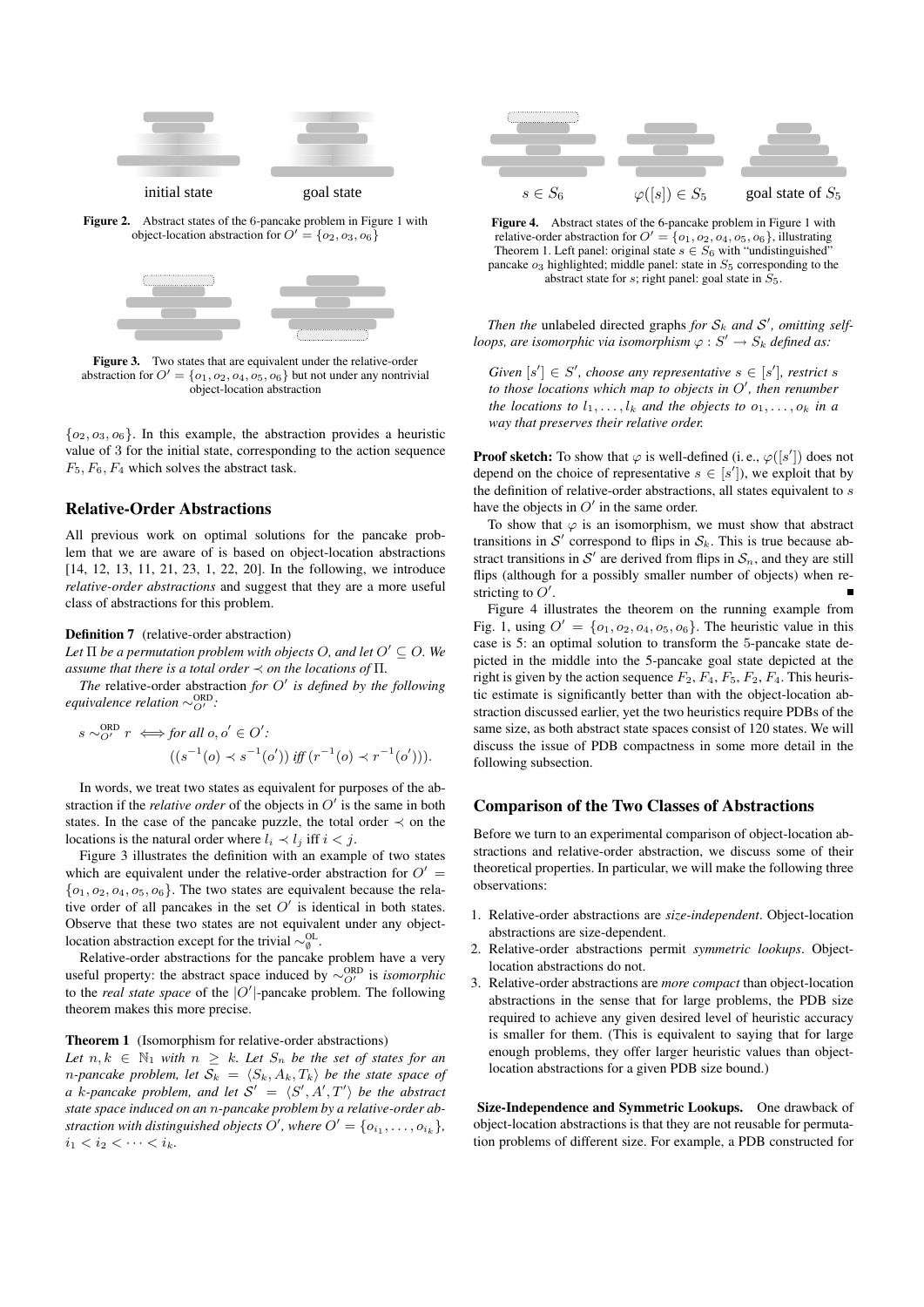

Figure 5. Size-independence and symmetric lookups for relative-order abstractions: three different abstractions map to the same state in  $S_5$ .

the abstraction of the 6-pancake problem shown in Fig. 2 cannot be applied to the 7-pancake problem. Even if we fix the problem size but consider different distinguished object sets  $O'_1$  and  $O'_2$ , a PDB for  $\sim_{O'_1}^{OL}$  cannot be used for  $\sim_{O'_2}^{OL}$ . Indeed, several papers [23, 22, 20] state that symmetric lookups are impossible in the pancake problem because "there are no symmetries in the Pancake problem that enable different abstractions to make use of the same PDB" [20].

While this is indeed true for the object-location abstractions considered in these papers, it is not true for abstractions of the pancake problem in general. In particular, the isomorphism property of Theorem 1 implies that we can use the same PDB for all relative-order abstractions where  $|O'|$  has the same size, independent of the precise choice of  $O'$ , and independent of the size of the original pancake problem that is abstracted. This is illustrated in Fig. 5 for three different relative-order abstractions: at the top left, the relative-order abstraction with  $O' = \{o_1, o_2, o_4, o_5, o_6\}$  for the 6-pancake problem, at the bottom left, the relative-order abstraction with  $O' =$  ${o_1, o_2, o_3, o_5, o_6}$  for the 6-pancake problem, and at the top right, the relative-order abstraction with  $O' = \{o_2, o_3, o_4, o_5, o_7\}$  for the 8-pancake problem.

An important consequence of this isomorphism between abstract state spaces is that we can perform so-called "symmetric lookups" for different sets of distinguished objects during search, a technique that has been shown to be very beneficial in a number of search domains [23]. Our experimental results in Section 4 will confirm that significant gains can be reaped in the pancake problem by making use of symmetric lookups.

Compactness. For our running example, we used an objectlocation abstraction with 3 distinguished objects and contrasted it with a relative-order abstraction with 5 distinguished objects. This choice was not arbitrary: both abstractions give rise to abstract state spaces of the same size, namely 120 abstract states, so their PDBs have identical storage requirements. More generally, the size of the abstract state space induced by an object-location abstraction with  $k$ distinguished objects on a size  $n$  problem is

$$
N^{OL}(n,k) = n \cdot (n-1) \cdot \ldots \cdot (n-k+1),
$$

while the size of a relative-order abstraction with  $k$  distinguished objects on a problem of any size is

$$
N^{\text{ORD}}(k) = k!.
$$

We now bound the average heuristic values obtained by these abstractions, which we denote by  $\bar{h}^{OL}(n, k)$  and  $\bar{h}^{ORD}(k)$ , and relate them to the required PDB size. For both abstractions, the average

heuristic value for a state picked uniformly from the real state space is simply the average abstract goal distance of all abstract states, as each abstract state is the image of an equal number of real states.

For object-location abstractions, it is easy to see that  $\bar{h}^{OL}(n, k)$  < 4k, since this an upper bound on the heuristic value of *any* state: an abstract pancake problem with  $k$  distinguished objects can always be suboptimally solved with at most 4k actions. In the special case where the distinguished pancakes are the  $k$  largest pancakes, as suggested by Zahavi et al. [22], we can prove the tighter bound  $\bar{h}^{OL}(n, k) \leq 2k$ , and in this case it is also not hard to show that for any fixed value of k,  $\bar{h}^{OL}(n, k)$  converges to 2k as n approaches infinity. (We believe that a tighter bound than  $4k$  also holds in the general case, but have not yet been able to show this.)

For relative-order abstractions, the isomorphism result implies that  $\bar{h}^{\text{ORD}}(k)$  is the average goal distance of all states of the k-pancake problem. To bound this number, the argument that Gates and Papadimitriou [7] use to prove that the *maximal* goal distance for the  $k$ -pancake problem is at least  $k$  can be generalized to prove that  $\bar{h}^{\text{ORD}}(k) \geq k - 2$ . (To also provide an upper bound, Chitturi et al. have recently shown that  $\bar{h}^{\text{ORD}}(k) \leq \frac{18}{11}k + O(1)$  [2].)

We can combine these results for abstract state space size and average heuristic value to determine the PDB size required, in the  $n$ -pancake problem, to achieve a given average heuristic value  $h$ . We denote these quantities with  $PDB^{OL}(n, h)$  and  $PDB^{ORD}(n, h)$ , respectively, and obtain:

$$
PDB^{OL}(n, h) \ge n \cdot (n-1) \cdot \ldots \cdot (n - \lceil h/4 \rceil + 1)
$$

$$
PDB^{ORD}(n, h) \le (h+2)!
$$

These inequalities suggest that relative-order pattern databases offer significantly better heuristic values for the n-pancake problem when memory is limited and  $n$  grows. For example, for any fixed desired value of h, we have  $PDB^{OL}(n, h) = \Omega(n^{h/4})$  while  $PDB^{ORD}(n, h)$  is a constant. However, this constant is large, and hence this in-the-limit comparison does not necessarily imply a practical difference for problem sizes that can be solved in reasonable time by current search algorithms. Indeed, for the problem sizes and abstractions typically considered in the literature ( $n \approx 17$ , PDB size between  $10^8$  and  $10^{10}$ ), neither abstraction technique provides significantly better heuristic values than the other.

As an example, Fig. 6 shows the average heuristic values of an object-location heuristic with  $k = 5$  as a function of the problem size  $n.$  The distinguished pancakes are the largest five pancakes, following Zahavi et al. [22]. Compared to this (dashed and dotted curves) are the average heuristic values of relative-order abstractions of the same size. Since it is not always possible to generate a relative-order PDB of exactly the same size, we report both the average values for the next larger PDB (upper curve) and the next smaller PDB (lower curve). For low values of  $n$ , the two abstractions are comparable, while relative-order abstractions begin to dominate for values of  $n$ around 30. In the limit, the difference between the two classes of abstraction becomes unbounded as the average heuristic value for the object-location abstractions approaches 10 while the average for relative-order abstractions grows without bound.

## 4 EXPERIMENTAL RESULTS

To experimentally evaluate relative-order abstractions, we compare them to object-location abstractions using the approach that performed best in the experiments reported by Zahavi et al. [22]: Dual IDA<sup>\*</sup> (DIDA<sup>\*</sup>) search with BPMX, using the largest pancakes as the set of distinguished objects.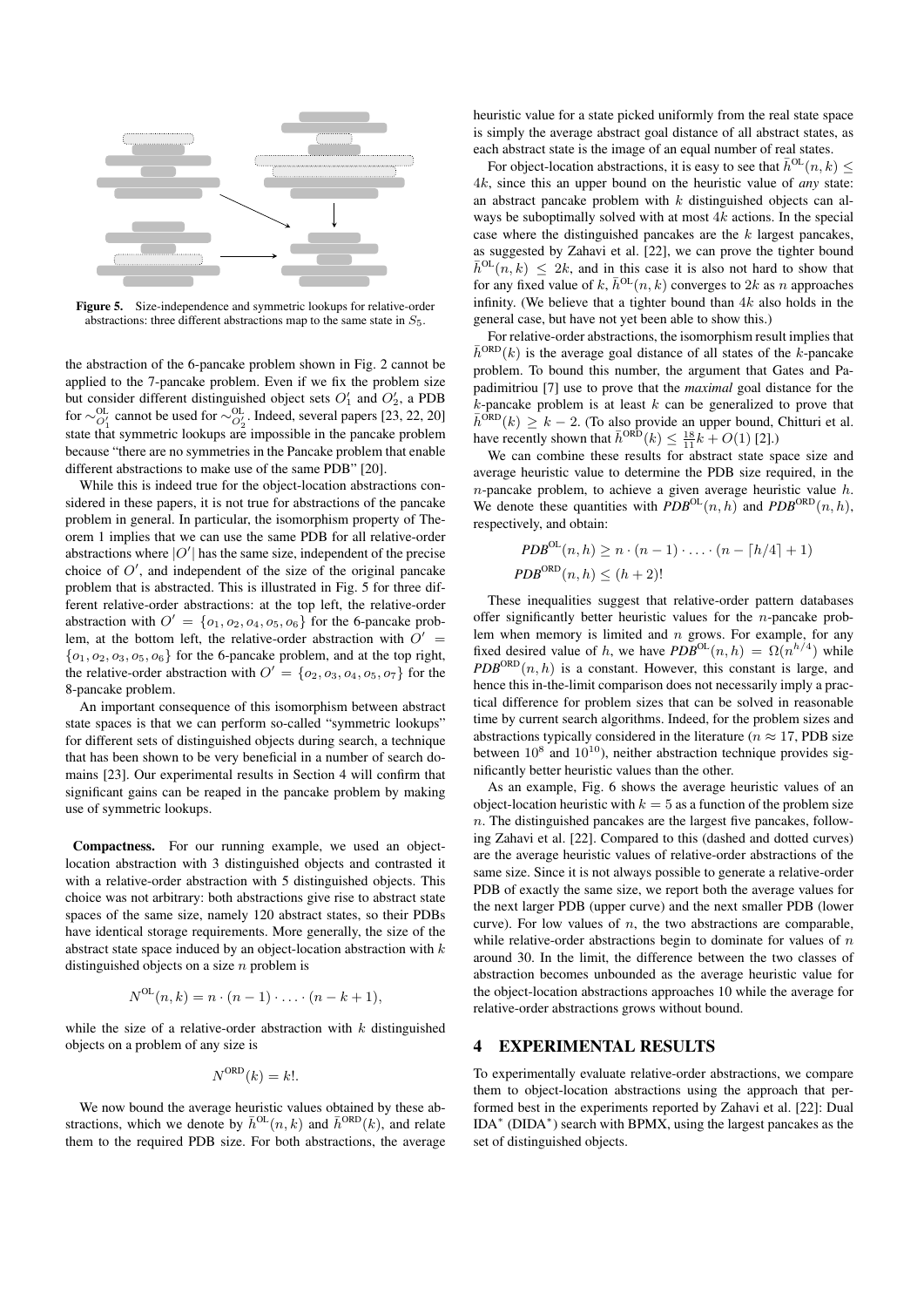

Figure 6. Average heuristic values for abstractions of similar size

Table 1. 17-pancake results, averaged over 1000 random instances

| #                                          | Search                                                                  | <b>Heuristic</b>                                                                                                                                                              | <b>Nodes</b>                                                                              | Time(s)                                                       |
|--------------------------------------------|-------------------------------------------------------------------------|-------------------------------------------------------------------------------------------------------------------------------------------------------------------------------|-------------------------------------------------------------------------------------------|---------------------------------------------------------------|
| $\mathbf{1}$                               | $DIDA*$                                                                 | $2\times$ object-location abstraction<br>(7 largest pancakes)                                                                                                                 | 539,179,741                                                                               | 286.79                                                        |
| $\overline{2}$<br>3<br>$\overline{4}$<br>5 | $DIDA*$<br>$DIDA*$<br>$DIDA*$                                           | $2\times$ lowermost 12 pancakes<br>$2\times1$ random pancake set<br>$2\times5$ random pancake sets                                                                            | 131,794,939<br>17,183,911<br>2,373,225                                                    | 150.21<br>54.26<br>36.56                                      |
| 6<br>7                                     | $DIDA*$<br>$DIDA^*$<br>$DIDA^*$                                         | $2\times10$ random pancake sets<br>$2\times 20$ random pancake sets<br>$2\times50$ random pancake sets                                                                        | 1,400,455<br>827,976<br>411,830                                                           | 42.45<br>49.54<br>60.39                                       |
| 8<br>9<br>10<br>11<br>12<br>13<br>14       | $IDA*$<br>$IDA^*$<br>$IDA^*$<br>$IDA*$<br>$IDA^*$<br>$IDA^*$<br>$IDA^*$ | lowermost 12 pancakes<br>$fixed + dual$ lookup<br>1 random pancake set<br>5 random pancake sets<br>10 random pancake sets<br>20 random pancake sets<br>50 random pancake sets | 584,871,396<br>94,090,827<br>52,927,944<br>5,044,945<br>2,449,822<br>1,375,713<br>673,340 | 293.25<br>108.87<br>82.20<br>38.35<br>36.82<br>40.91<br>49.30 |
| 15                                         | $DIDA*$                                                                 | $2\times 4$ random lookups +<br>$2\times$ object-location abstraction                                                                                                         | 2,362,899                                                                                 | 31.62                                                         |

For object-location abstractions, we reused the PDB generator of Zahavi et al., but reimplemented the search algorithm to make it comparable to our implementation for relative-order abstractions. Our implementation is about a factor of 2 faster than the one by Zahavi et al. on our evaluation machine, which is equipped with a 2.3 GHz AMD Opteron CPU. In all experiments we used the largest PDB that fit into 512 MB of space with one byte of memory per entry.

Unless stated otherwise, we report results for 1000 randomly generated instances of the 17-pancake problem. The average solution length for these instances is 15.770. For object-location abstraction, the largest PDB that fits into the 512 MB bound uses 7 distinguished pancakes and gives an average heuristic value of 10.20. For relativeorder abstraction, the largest PDB that fits into the memory bound uses 12 pancakes and gives an average heuristic value of 10.71.

Overall Results. Table 1 shows the average runtime and number of generated nodes across the 1000-instance benchmark set for a number of different search algorithms and heuristics.

Rows 1–7 and 15 give results for Dual IDA<sup>\*</sup>, rows 8–14 for IDA<sup>\*</sup>, all using BPMX. We also experimented with algorithms not using BPMX, which universally performed worse. Entries of the form  $2\times k$ 



Figure 7. Solved instances plotted against generated notes. For example, a point at  $(20\%, 10^5)$  indicates that  $20\%$  of the instances required at most  $10<sup>5</sup>$  generated nodes. All results based on DIDA<sup>\*</sup>.

in the rows for DIDA<sup>∗</sup> indicate that the heuristic value is computed by maximizing over  $k$  regular lookups and  $k$  dual state lookups.

Row 1 shows the result for the best-performing configuration of Zahavi et al. described above, using object-location abstraction. This row serves as our reference result. Rows 2–14 all describe configurations using relative-order abstraction, while row 15 describes a configuration using both kinds of abstraction.

Rows 2 and 3 are directly comparable to the reference result in row 1 in that they also perform a single heuristic lookup per state, plus the dual lookup. In row 2, we report results where the set of distinguished pancakes in each state consists of the 12 pancakes in the lowermost positions. (In preliminary experiments, this gave better results than, e. g., picking the pancakes from the topmost positions or from positions spread evenly throughout the problem.) In row 3, the set of distinguished pancakes is chosen uniformly randomly for each search state. Both versions clearly outperform the object-location abstraction, with the randomized heuristic  $(\#3)$  improving node generations by a factor of 31.4 and runtime by a factor of 5.3.

These results can be improved significantly by using symmetric lookups, as shown in rows 4–7. We see that more lookups dramatically reduce the number of generated nodes, down to an average of 411,830 in row 7 when using 50 regular and 50 dual lookups. This is an improvement by a factor of 1309 compared to the reference result with object-location abstractions. However, after a certain point the overhead for additional lookups dominates the improvements in terms of search nodes, so the best results in terms of runtime are obtained with a smaller number  $(2\times5)$  of symmetric lookups (row 4).

It is interesting to note that we obtain comparable results when using regular (non-dual) IDA<sup>∗</sup> (rows 8–14) with BPMX as long as we perform a sufficient number of symmetric lookups. Our best overall runtime results are obtained with DIDA<sup>\*</sup> and  $2\times5$  lookups and with IDA<sup>∗</sup> with 10 lookups. The average runtimes for these configurations (36.56 seconds vs. 36.82 seconds) is close enough to allow us to draw the conclusion that duality offers no compelling advantage in our best configurations using relative-order abstractions.

As a final data point, row 15 shows that we can further improve our results by maximizing over both kinds of abstraction. The average runtime of 31.62 seconds reported for this configuration improves over the reference result by a factor of 9.1.

Results for Individual Instances. An important observation that is obscured by the summarizing results in Table 1 is that the expan-